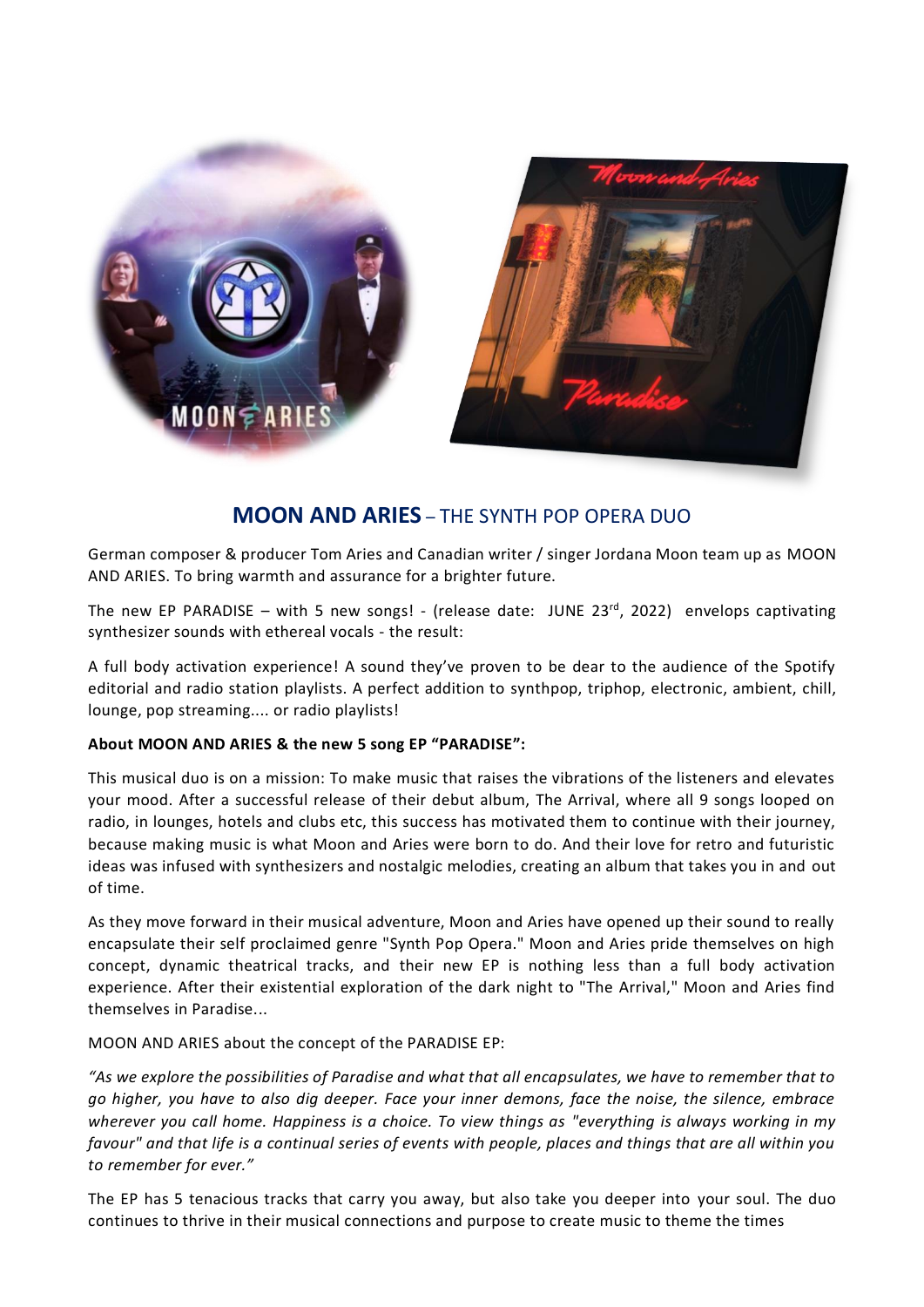| <b>Listen on SPOTIFY</b>                 | : SPOTIFY artist profile    |
|------------------------------------------|-----------------------------|
| <b>Listen on SOUNDCLOUD</b>              | : Soundcloud artist profile |
| <b>Watch on YOUTUBE</b>                  | : Channel moonandaries      |
| <b>Find us on INSTAGRAM &amp; TIKTOK</b> | : @moonandaries             |
| <b>Our WEBSITE</b>                       | : www.moonandaries.com      |
| <b>Contact us</b>                        | : moonandaries@gmail.com    |

## **About Jordana Moon:**

Jordana Moon is a singer songwriter from Western Canada. Composing and creating lyrics and melody with the goal to inspire and empower her listeners. Her approach to music is to mix a higher level of consciousness and concepts and bring these more philosophical ideas to modern music. Jordana composes her music with a wide variety of instruments, playing the piano, acoustic guitar, Bass guitar, electric guitar, mandolin, ukelele and violin. Jordana studied creative writing at Vancouver film school, and she enjoys writing music with themes of high consciousness, sexual healing and empowerment.

Jordana finds inspiration from old jazz, 70s and 80s soul / pop / RnB music, trip hop and current neo soul. And Artistslike Portishead, Shivaree, Eliza, Tori Amos, Joni Mitchell, Lauryn Hill, Massive Attack and composers like Cole Porter and Steven Sondheim.

### **About Tom Aries:**

Tom Aries is an electronic synthesizer musician, songwriter and producer from Western Germany. A composer of mostly instrumental tracks, analog and digital synthesizer sequences. Tom`s music fuses his classical piano education with influences stemming from synthesizer sounds of the 80s. He produced songs and sounds for computer games and soundtracks for short videos and films. Influenced by bands and artists like DEPECHE MODE, KRAFTWERK, JEAN-MICHEL JARRE, MASSIVE ATTACK, PORTISHEAD, RÖYKSOPP - and the sound of the 80s... - he created more and more songs, instrumental ideas and music.

Especially the combination of pictures, films and art with music have been Tom`s first creative base. Tom composes his songs mainly on the piano. After this first acoustic piano melody version he is producing the songs within his little homestudio.

# **Behind the scenes of MOON AND ARIES:**

Jordana and Tom started the cooperation officially as MOON AND ARIES on MARCH 1st, 2021 – only working together via file sharing and communication across the ocean. (with 9hrs time distance between Canada & Germany = Jordana still living in Canada and Tom still living in Germany in these COVID19 restricted times).

Since then they have released 10 single songs to date and one concept album "THE ARRIVAL" with 9 original songs (released FEB 22<sup>nd</sup>, 2022). Played on more than 100 radio stations in Australia, Europe, Africa and America, incl. New York City Radio station in 2021 and 2022.

# **The new EP "PARADISE": Release date JUNE 23rd, 2022!**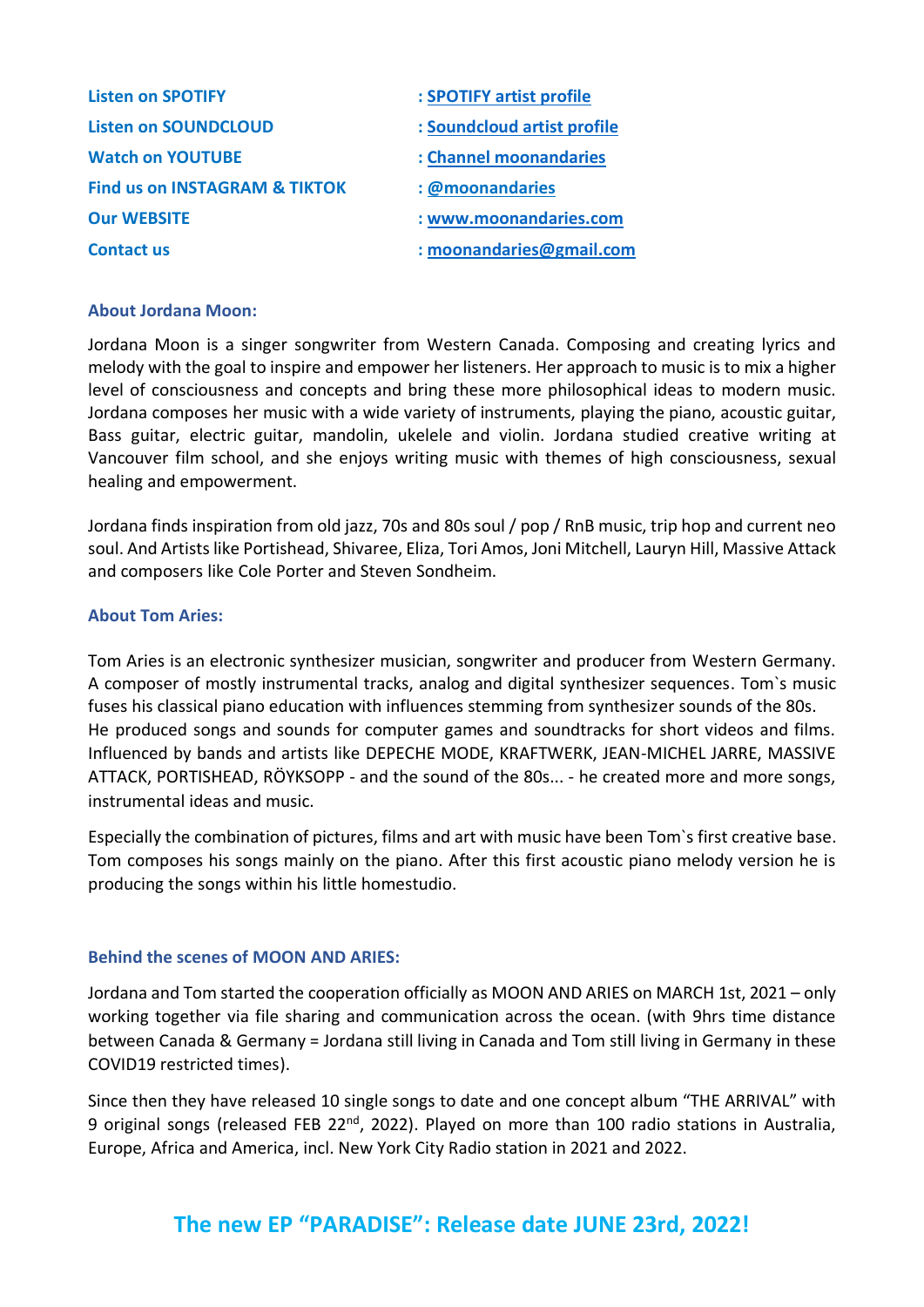# **MUSIC REVIEWS (examples):**

**"They have recently released a new single 'Take me home.' When I heard this song, I felt like I was taken to another world! Kudos to amazing instrumentation by Tom. Jordana's voice has the enchanting and soulful tone of an angel. The exquisite feel of the composition completely captured me. 'Take me home' is the perfect way to relax your soul and lose yourself in thoughts as you journey into enlightenment..."**

**(SINUSIODALMUSIC,** [WEBSITE-LINK](https://sinusoidalmusic.com/2022/05/31/moon-and-aries-take-me-home-soul-soothing/)**)**

**"There's so much love and peace in Moon and Aries' music making. Their music evokes a vibe and an atmosphere that feels like an cosmic adventure on earth. The listeners can fully sink into those spaces and states, following Jordana Moon's voice and move with the rhythm, meditative and elevating. A sense of nostalgia from the loose inspiration of the 80s' synth pop come to light in a beaming, radiating manner, but Moon and Aries are so much more about the present moment and the embrace of the unknown."**

**(THE PUNKHEAD MUSIC BLOG,** [WEBSITE-LINK](https://thepunkhead.com/artist-spotlight/Moon-and-Aries-take-me-home)**)**

**"Evocative, poetic, thought-provoking, and artful – Jordana Moon knows exactly how to work a mysterious melody for all that it's got to offer, and you'll hear a sensationally smooth, fluid, and stylistic performance from her vocals, all throughout this new single. As for Tom Aries…well…my hat's off to this man of music every bit as much folks – the sparkling & shimmering structure & design of "The Arrival" has so much depth to it & serves up a vibrantly complementary pairing with the vocals of Jordana, and vice versa, respectively."**

**(SLEEPINGBAGSTUDIOS, Canada,** Moon And Aries – ["The Arrival" | Sleeping Bag Studios](https://sleepingbagstudios.ca/moon-and-aries-the-arrival/))

**"The Arrival is one of those albums which delivers more with every spin. You might start off thinking that you have heard all of this sort of thing before and you may well have heard something like it, but there is an elegance and restraint, musical eloquence and even, at times, a sonic grace running through the music, and it is that merging of the human, analogue, heartfelt world with the digital, slightly clinical, programmed one that Moon and Aries seem to do so much better than any of their rivals. If the current zeitgeist, the fad, the fashion is for nostalgic, synth-scapes which tug at our old record collections whilst sounding cutting edge and forward-facing, well, Moon and Aries are not that, they are so much better than that."**

**(DAVE FRANKLIN, [dancing-about-architecture.com\)](https://dancing-about-architecture.com/the-arrival-moon-and-aries-reviewed-by-dave-franklin/)** 

**"Many bands label themselves with a unique genre to stand out, but few actually work to create newness and originality within their label, defying expectations and displaying endless amounts of creativity and innovation. The work of Moon & Aries on The Arrival is exactly that. This is imaginative, captivating music in the electronic space that blends a welcome amount of familiarity with the unexpected, drawing listeners in and holding them there through the last measure. Stream this stellar album and experience it for yourself."**

**(THE ARK OF MUSIC, [thearkofmusic.com\)](https://thearkofmusic.com/moon-aries-the-arrival/)**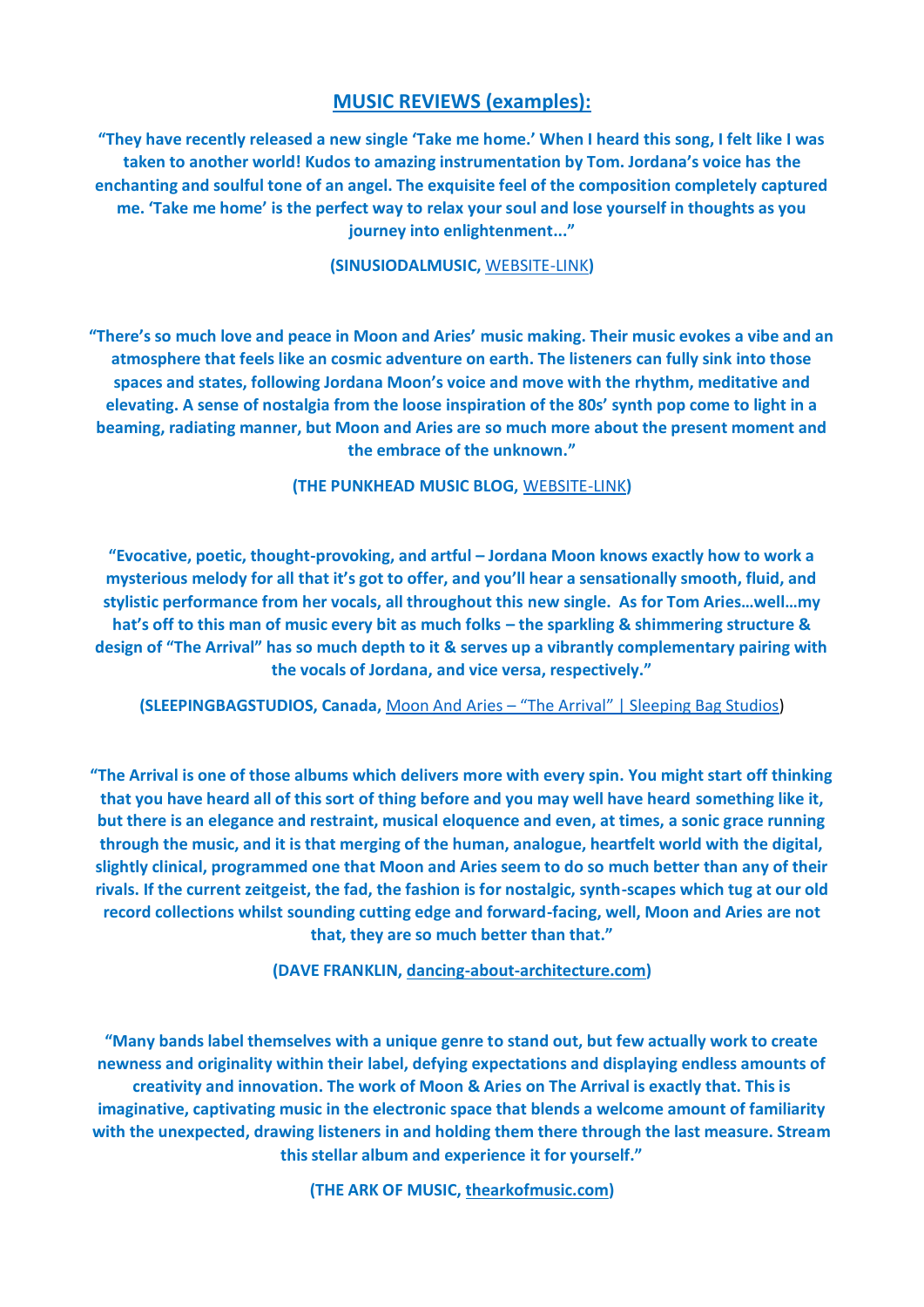**"The Arrival album will take you on an uplifting existential journey throughout time and space, entrancing your senses with hypnotic beats and seductive synths, a storyline that will captivate your imagination and vocals that will soothe your soul."**

**(L.D. Brandon, [bridgemusicmagazine.com\)](https://bridgemusicmagazine.com/moon-and-aries-new-album-the-arrival-will-take-you-on-an-uplifting-existential-journey/)** 

**"The album proceeds with the beautiful synths and chord progressions and the delicate and intimate vocal parts of "Cold." Synth-Pop and Trip-Hop might be the first genres we can identify in the album, but there is much more than that. Classical, 80s Synth, Futuristic Electronica, and many others are the vibes we can feel while going more in-depth. What Moon and Aries did, goes beyond excellent songwriting and fantastic vocals; the whole construction of the album is designed to convey positive vibes and healing frequencies to the listeners. Take a deep breath, sit back, close your eyes and enjoy masterpieces like "Lost in Separate Worlds," "Pink Moon," "Shadow," and "Sneak Preview. "The Arrival" is undoubtedly one of the best albums of this year, and we can't wait for Moon and Aries' new projects and releases!"**

**(PLANETSINGER, [planetsinger.net\)](https://www.planetsinger.net/moon-and-aries-the-arrival-album-exclusive-review/)**

**"Moon and Aries are a pop duo that blends anthemic instrumentals with impressive vocal work. Add in the spot-on production and you have infectiously catchy tracks that are perfect to chill out to."**

#### **(TAPE RANGER MUSIC BLOG)**

**"The astonishing record takes the audience on a pleasant journey between synth-pop, cinematographic atmosphere, and opera touch. The experimental yet appealing ballad is addictive from start to finish. The songs highlights an admirable creativity, a great team effort between Canadian singer/songwriter JORDANA MOON and German electronic synthesizer musician and composer TOM ARIES."**

### **(THE FURTHER MUSIC BLOG)**

**"The deep and expressive voice of -Jordana Moon-, produces excellent vocals and is instantly remembered by its energy. Also that Synthpop melody, strongly touches you and helps to focus on its charming atmosphere."**

### **(NAGAMAG MAGAZIN)**

**"Magical electronic music and filigree keyboards from German music producer Tom Aries, truly philosophical lyrics, and the gentle sensual voice of Canadian singer Jordana Moon, as well as the artists' shared views on creativity and life merged into their creative duo in March 2021!"**

## **(THEXELE MUSIC BLOG)**

**"We love everything that this duo stands for! This talented duo is a moving Electronic Pop music that will fill your soul with passion and unrivaled energy. The new song opens with smooth synthesizers that swell into the main vocal line of the song. Jordan's vocals are atmospheric and angelic as her**